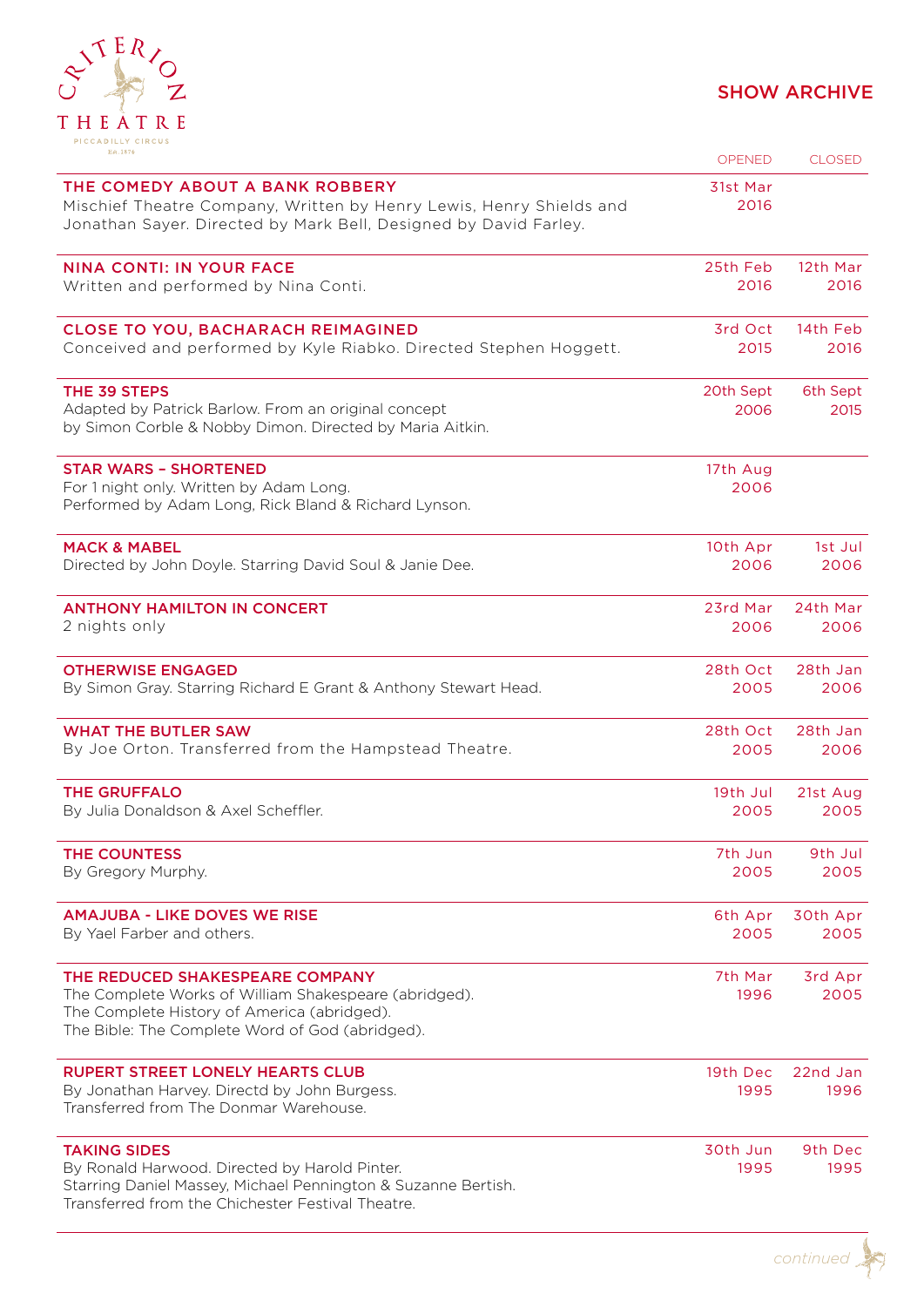

| Est. 1874                                                                                                                                                                                                                                                               | <b>OPENED</b>    | <b>CLOSED</b>    |
|-------------------------------------------------------------------------------------------------------------------------------------------------------------------------------------------------------------------------------------------------------------------------|------------------|------------------|
| <b>MY NIGHT WITH REG</b><br>By Kevin Elyot. Directed by Roger Mitchell.<br>Starring John Sessions, David Bamber, Anthony Calf, Joe Duttine, Roger Frost<br>& Kenneth MacDonald. Transferred from the Royal Court                                                        | 21st Nov<br>1994 | 24th Jun<br>1995 |
| Theatre. Transferred to The Playhouse Theatre.                                                                                                                                                                                                                          |                  |                  |
| THE DOUG ANTHONY ALLSTARS<br>6 performances                                                                                                                                                                                                                             | 16th Sep<br>1994 | 25th Sep<br>1994 |
| THE FLYING KARAMAZOV BROTHERS - JUGGLE & HYDE                                                                                                                                                                                                                           | 20th Jul<br>1994 | 25th Sep<br>1994 |
| <b>JACK - A NIGHT ON THE TOWN WITH JOHN BARRYMORE</b><br>With Nicol Williamson. Directed by Leslie Megahey.                                                                                                                                                             | 18th May<br>1994 | 16th Jul<br>1994 |
| <b>DISHONOURABLE LADIES</b><br>With Honor Blackman. 5 performances.                                                                                                                                                                                                     | 6th Apr<br>1994  | 9th Apr<br>1994  |
| <b>MAXWELL: THE MUSICAL REVIEW</b><br>By Evan Steadman. Starring John Savident.<br>*Due to open on 21st February 1994 but was pulled before it officially opened due to<br>legal reasons. The 11th of February was the show's first preview.                            |                  |                  |
| <b>LOOKING THROUGH A GLASS ONION -</b><br><b>JOHN LENNON IN WORD &amp; MUSIC</b><br>By John Waters.                                                                                                                                                                     | 18th Oct<br>1993 | 1st Jan<br>1994  |
| <b>INVADE MY PRIVACY</b><br>A Gala Charity Performance. A Musical Celebration of the Works of<br>Fran Landesman. 1 night only.                                                                                                                                          | 1st Aug 1993     |                  |
| <b>ELEGIES FOR ANGELS, PUNKS &amp; RAGING QUEENS</b><br>By Bill Russell & Janet Hood. Directed by Bill Russell.<br>Starring Kim Criswell, James Dreyfus, Sean Mathias, Simon Green, Regina Fong, Simon<br>Fanshawe & Kwame Kwei-Armah, Transferred from the Drill Hall. | 28th Jun<br>1993 | 24th Jul<br>1993 |
| <b>MISERY</b><br>By Stephen King. Adapted by Simon Moore.<br>Starring Sharon Gless & Bill Paterson.                                                                                                                                                                     | 17th Dec<br>1992 | 15th May<br>1993 |
| <b>MAKING IT BETTER</b><br>By James Saunders. With Jane Asher, David De Keyser,<br>Larry Lamb & Rufus Sewell. Directed by Michael Rudman.<br>Transferred from The Hampstead Theatre.                                                                                    | 21st Oct<br>1992 | 28th Nov<br>1992 |
| <b>ENNIO MARCHETTO</b>                                                                                                                                                                                                                                                  | 10th Oct<br>1992 | 17th Oct<br>1992 |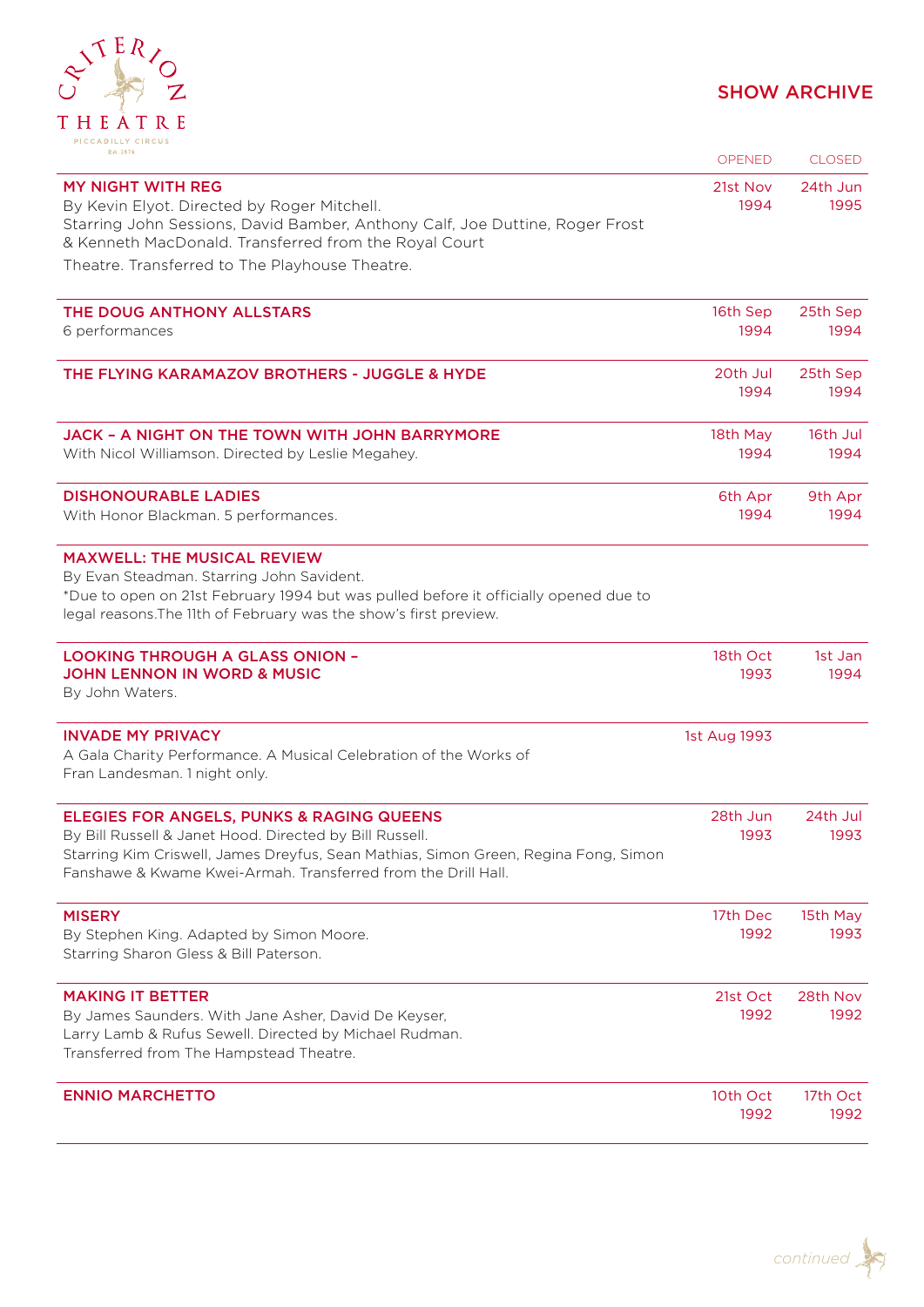

| Est. 1874                                                                                                                                                                                                                              | <b>OPENED</b>    | <b>CLOSED</b>   |
|----------------------------------------------------------------------------------------------------------------------------------------------------------------------------------------------------------------------------------------|------------------|-----------------|
| <b>RUN FOR YOUR WIFE</b><br>Written & Directed by Ray Cooney. Starring (among others)<br>Bernard Cribbins, Patrick Mower, John Quayle, Ernie Wise, Aimi Macdonald,<br>Leslie Lawton, Una Stubbs, Ron Aldridge. Over 1600 performances. | 12th Dec<br>1983 | 4th Mar<br>1989 |
| Transferred from the Shaftesbury Theatre. Transferred to the Whitehall Theatre.                                                                                                                                                        |                  |                 |
| <b>WOZA ALBERT!</b>                                                                                                                                                                                                                    | 15th Jun         | 10th Dec        |
| Directed by Barney Simon.<br>Starring Percy Mtwa & Mbongeni Ngema.<br>Transferred from the Riverside Theatre.                                                                                                                          | 1983             | 1983            |
| <b>CAN'T PAY? WON'T PAY!</b>                                                                                                                                                                                                           | 23rd Jul         | 11th Jun        |
| By Dario Fo. Starring Alfred Molina, Maggie Steed, Sylvester McCoy,<br>Christopher Ryan & Karen Drury.                                                                                                                                 | 1981             | 1983            |
| HANK WILLIAMS - THE SHOW HE NEVER GAVE                                                                                                                                                                                                 | 2nd Jun          | 11th Jul        |
| By Maynard Collins. Transferred from the King's Head Theatre.                                                                                                                                                                          | 1981             | 1981            |
| <b>TOM FOOLERY</b>                                                                                                                                                                                                                     | 5th Jun          | 30th May        |
| By Tom Lehrer. Starring Jonathan Adams, Martin Connor,<br>Tricia George & Robin Ray. 400 performances.                                                                                                                                 | 1980             | 1981            |
| <b>BENT</b>                                                                                                                                                                                                                            | 4th Jul          |                 |
| By Martin Sherman. Starring Ian McKellan, Tom Bell, Jeff Rawle & Richard Gale.<br>Transferred from the Royal Court Theatre.                                                                                                            | 1979             |                 |
| <b>GLOO JOO</b>                                                                                                                                                                                                                        | 1978             |                 |
| Directed by Michael Rudman. Starring Antony Brown,<br>Dave Hill & Oscar James.                                                                                                                                                         |                  |                 |
| THE FRONTIERS OF FARCE                                                                                                                                                                                                                 | 8th Feb          |                 |
| (INCLUDING THE PURGING & THE SINGER)<br>The Purging by Georges Feydeau                                                                                                                                                                 | 1977             |                 |
| The Singer by Frank Wedekind                                                                                                                                                                                                           |                  |                 |
| Starring Leonard Rossiter, Dilys Laye, John Phillips, Joan Morrow, Paul Greenwood,<br>Penny Ryder, William Sleigh & Peter Bayliss.                                                                                                     |                  |                 |
| Adapted and directed by Peter Barnes.                                                                                                                                                                                                  |                  |                 |
| <b>SEXTET (OR SIX OF ONE)</b>                                                                                                                                                                                                          | 1977             |                 |
| By Michael Pertwee. Directed by Robin Midgley.                                                                                                                                                                                         |                  |                 |
| Starring Leslie Phillips, Julia Lockwood, Peter Blythe, Carol Hawkins, Angela Scoular &<br>Julian Fellowes.                                                                                                                            |                  |                 |
| THE FAMILY DANCE                                                                                                                                                                                                                       | 1976             |                 |
| By Felicity Browne.                                                                                                                                                                                                                    |                  |                 |
| <b>I GOTTA SHOE</b>                                                                                                                                                                                                                    | 1976             |                 |
| With Linda Lewis, Clarke Peters, Felix Rice,<br>Eric Roberts & Elizabeth Welch.                                                                                                                                                        |                  |                 |
|                                                                                                                                                                                                                                        |                  |                 |

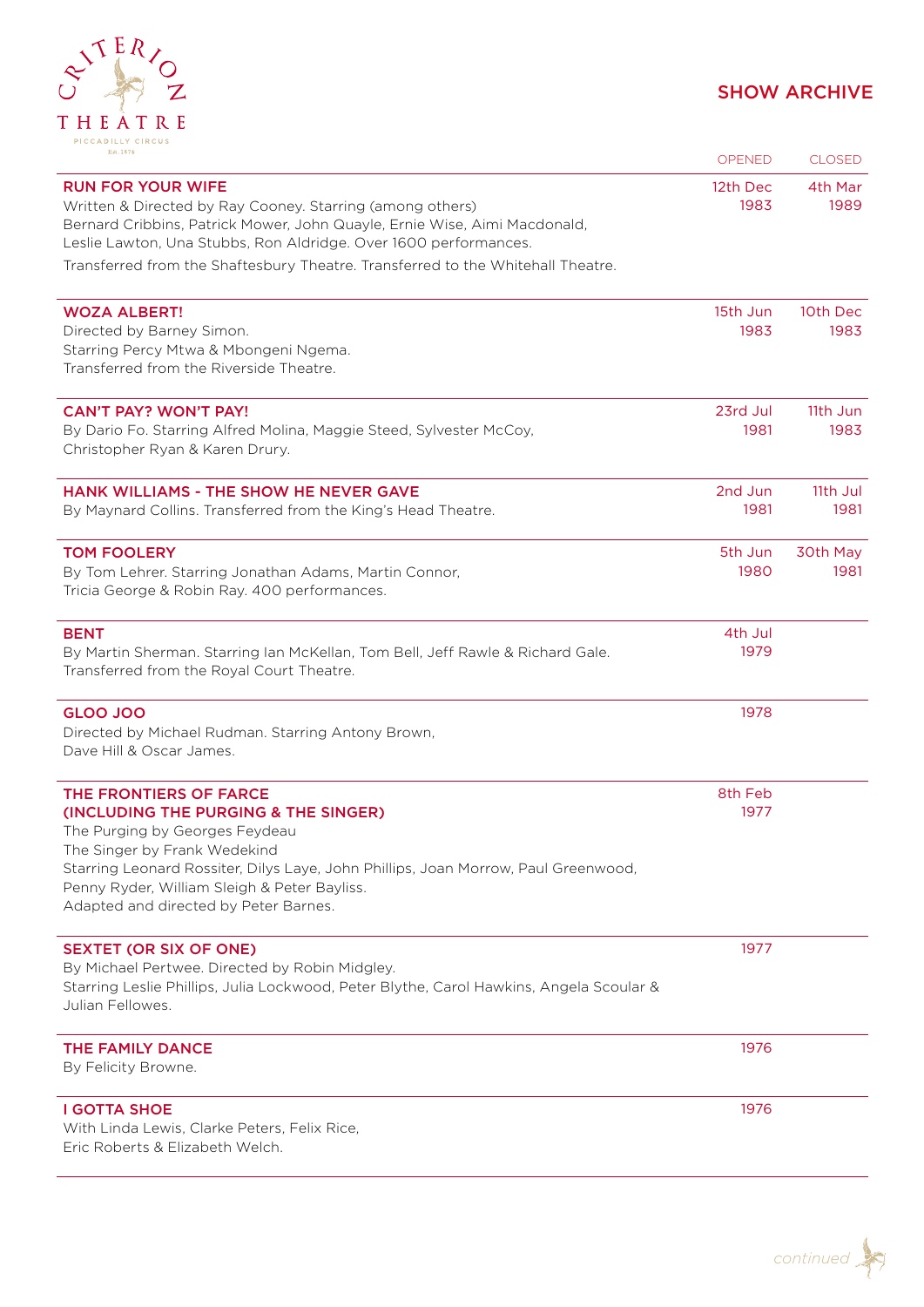

| Est.1874                                                                                                                                                                                                                                      | <b>OPENED</b>    | <b>CLOSED</b> |
|-----------------------------------------------------------------------------------------------------------------------------------------------------------------------------------------------------------------------------------------------|------------------|---------------|
| <b>GASLIGHT</b><br>Directed by Robert Young.                                                                                                                                                                                                  | 1976             |               |
| Starring Anton Rodgers, Nicola Pagett & Peter Vaughan.                                                                                                                                                                                        |                  |               |
| <b>OH COWARD!</b><br>by Noel Coward. Revue.<br>68 performances.                                                                                                                                                                               | 5th Jun<br>1975  |               |
| ROSENCRANTZ AND GUILDENSTERN ARE DEAD<br>By Tom Stoppard. Directed by Bernard Goss.<br>Starring Christopher Timothy, Richard O'Callaghan, William Squire & Darien Angadi.                                                                     | 1975             |               |
| <b>A DOLL'S HOUSE</b><br>By Henrik Ibsen. Directed by Patrick Garland.<br>Starring Claire Bloom, Colin Blakely, Anton Rogers, Peter Woodthorpe,<br>Stephanie Bidmead, Nora Nicholson & Dorothy Baird.                                         | 1973             |               |
| <b>ABSURD PERSON SINGULAR</b><br>By Alan Ayckbourn. Directed by Eric Thompson.<br>Starring Richard Briers, Michael Aldridge, Sheila Hancock, Anna Calder-Marshall,<br>Bridget Turner & David Burke.<br>Transferred to the Vaudeville Theatre. | 4th Jul<br>1972  |               |
| <b>HULLA BALOO</b><br>Music by Andrew Lloyd Webber. Lyrics by Tim Rice.<br>Starring Jimmy Edwards.                                                                                                                                            | 1972             |               |
| <b>BUTLEY</b><br>By Simon Gray. Directed by Harold Pinter.<br>Starring Alan Bates, Richard Briers, Richard O'Callaghan, Colette O'Neil,<br>Michael Byrne, George Fenton & Mary Wimbush.                                                       | 14th Jul<br>1971 |               |
| <b>AFTER HAGGERTY</b><br>By David Mercer. Directed by David Jones.<br>Starring Frank Finlay, Billie Whitelaw, Leslie Sands & David Wood.                                                                                                      | 4th Feb<br>1971  |               |
| <b>HIGH BID</b>                                                                                                                                                                                                                               | 29th Dec<br>1970 |               |
| THE WILD DUCK                                                                                                                                                                                                                                 | 10th Nov<br>1970 |               |
| <b>COUNCIL OF LOVE</b>                                                                                                                                                                                                                        | 20th Aug<br>1970 |               |
| <b>HERE ARE THE LADIES</b>                                                                                                                                                                                                                    | 28th Jul<br>1970 |               |
| <b>FLINT</b><br>Starring Michael Hordern, Vivien Merchant,<br>Moira Redmond, Julia Foster & James Grout.                                                                                                                                      | 5th May<br>1970  |               |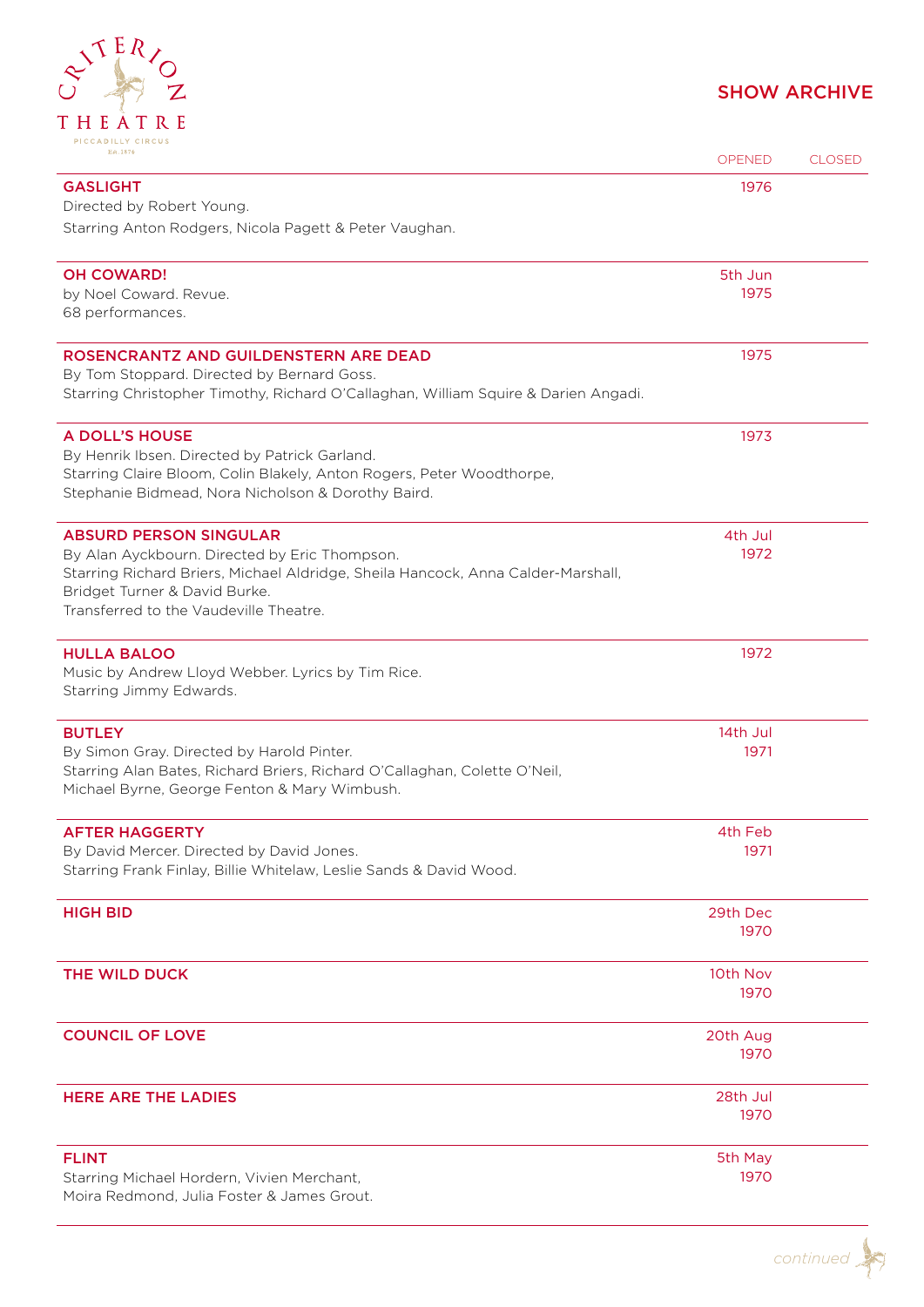

| Est. 1874                                                                                                                                                                                                                                                                                                                          | <b>OPENED</b>    | <b>CLOSED</b>    |
|------------------------------------------------------------------------------------------------------------------------------------------------------------------------------------------------------------------------------------------------------------------------------------------------------------------------------------|------------------|------------------|
| <b>MANDRAKE</b><br>By Anthony Bowles. Starring Margaret Burton,<br>Roy Kinnear, Paul Shelley, Sarah Atkinson, Julia McCarthy, Ian Patterson<br>& Sandra Michaels.<br>12 performances                                                                                                                                               | 16th Apr<br>1970 | 25th Apr<br>1970 |
| <b>SO WHAT ABOUT LOVE</b>                                                                                                                                                                                                                                                                                                          | 16th Sep<br>1969 |                  |
| <b>BRIEF LIVES</b><br>By John Aubrey. Adapted & Directed by Patrick Garland. Starring Roy Dotrice.                                                                                                                                                                                                                                 | 25th Feb<br>1969 |                  |
| <b>LOOK BACK IN ANGER</b>                                                                                                                                                                                                                                                                                                          | 10th Dec<br>1968 |                  |
| THE REAL INSPECTOR HOUND AND THE AUDITION<br>The Real Inspector Hound by Tom Stoppard.<br>Starring Richard Briers, Ronnie Barker, Josephine Tewson, Robin Ellis<br>& Caroline Blakiston.<br>The Audition by Sean Patrick Vincent.<br>Starring David Baxter, George King, Jean Hart, Jill Johnson, Ronald Cream<br>& Mervyn Pascoe. | 17th Jun<br>1968 |                  |
| <b>MRS WILSON'S DIARY</b><br>By Richard Ingrams & John Wells.<br>Directed by Joan Littlewood. Starring Myvanwy Jenn, Bill Wallis, Howard Goorney,<br>Nigel Hawthorne & Bob Grant.<br>254 performances.                                                                                                                             | 24th Oct<br>1967 |                  |
| THE RESTORATION OF ARNOLD MIDDLETON<br>By David Storey. Starring June Barry & Tenniel Evans.                                                                                                                                                                                                                                       | 31st Aug<br>1967 |                  |
| <b>LOOT</b><br>By Joe Orton. Directed by Charles Marowitz.<br>Starring Michael Bates, Sheila Ballantine, Kenneth Cranham & Simon Ward.<br>Transferred from the Cochrane Theatre.<br>342 performances                                                                                                                               | 31st Oct<br>1966 |                  |
| AN EVENING WITH GEORGE BERNARD SHAW                                                                                                                                                                                                                                                                                                | 26th Sep<br>1966 |                  |
| THE DECLINE AND FALL OF THE ENTIRE WORLD<br>AS SEEN THROUGH THE EYES OF COLE PORTER                                                                                                                                                                                                                                                | 22nd Aug<br>1966 |                  |
| THE OWL AND THE PUSSY CAT<br>With Anton Rogers & Diana Sands.                                                                                                                                                                                                                                                                      | 2nd Mar<br>1966  |                  |
| <b>A SEVERED HEAD</b><br>By Iris Murdoch. Directed by Val May.<br>Starring Heather Chasen, Bernard Horsfall, Peter Reeves, Irene Hamilton & Ann Saker.<br>1110 performances.                                                                                                                                                       | 28th May<br>1963 |                  |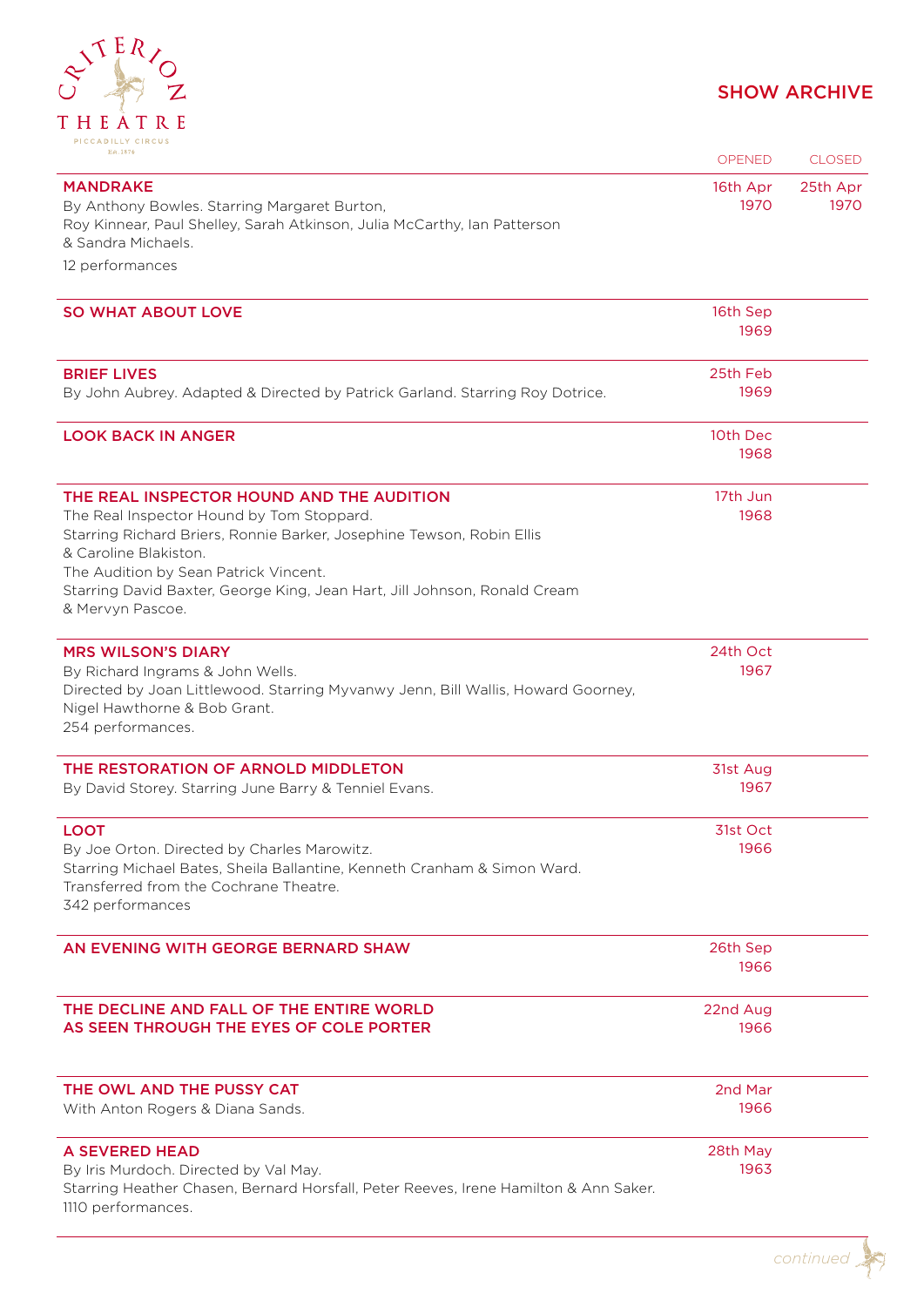

| Est. 1874                                                                                      | <b>OPENED</b> | <b>CLOSED</b> |
|------------------------------------------------------------------------------------------------|---------------|---------------|
| <b>NEXT TIME I'LL SING TO YOU</b>                                                              | 25th Feb      |               |
| By James Saunders. Directed by Shirley Butler.                                                 | 1963          |               |
| Starring Victor Winding, Barry Foster, Liz Fraser, Peter McEnery & Denys Graham.               |               |               |
| <b>MISS PELL IS MISSING</b>                                                                    | 1963          |               |
| Starring Richard Briers.                                                                       |               |               |
|                                                                                                |               |               |
| <b>FOUR TO A BAR</b>                                                                           | 1962          |               |
| <b>BLACK NATIVITY</b>                                                                          | 1962          |               |
| THE IRREGULAR VERB TO LOVE                                                                     | 11th Apr      |               |
| Written by Hugh & Margaret Williams.                                                           | 1961          |               |
| Starring Derek Nimmo, John Standing, Joyce Redman & Hugh Williams.<br>360 performances.        |               |               |
| <b>THREE</b>                                                                                   | 1961          |               |
| Lunch Hour by John Mortimer                                                                    |               |               |
| The Form by NF Simpson<br>A Slight Ache by Harold Pinter                                       |               |               |
| Starring Emlyn Williams, Wendy Craig, Alison Leggatt & Richard Briers.                         |               |               |
| THE ART OF LIVING                                                                              | 18th Aug      |               |
| Opened - 18th Aug 1960                                                                         | 1960          |               |
| Written by Art Buchwald, Julian More & Johnny Speight.                                         |               |               |
| Music by Monty Norman & David Heneker.<br>Starring Edward Woodward.                            |               |               |
|                                                                                                |               |               |
| A TASTE OF HONEY                                                                               | 8th Jun       |               |
| Transferred from the Wyndhams Theatre.                                                         | 1959          |               |
| <b>NOT IN THE BOOK</b>                                                                         | 2nd Apr       |               |
| Starring Wilfred Hyde White, Avice Landon,                                                     | 1958          |               |
| Sydney Tafler, Charles Heslop, Philip Guard & Martin Wyldeck.<br>488 performances.             |               |               |
| <b>PADDLE YOUR OWN CANOE</b>                                                                   | 1957          |               |
| Directed by Eleanor Fazan. Starring Peter Vaughan,                                             |               |               |
| Violet Farebrother, Newton Blick, Moira Lister, Roy Purcell & Nigel Stock.                     |               |               |
| <b>WALTZ OF THE TO READORS</b>                                                                 | 27th Mar      |               |
| By Jean Anouilh. Directd by Peter Hall. Hugh Griffith, Beatrix Lehmann, Walter Hudd,           | 1956          |               |
| Trader Faulkner, Brenda Bruce, Gabrielle Daye.<br>700 performances.                            |               |               |
| <b>WAITING FOR GODOT</b>                                                                       | 12th Sept     |               |
| By Samuel Beckett. Directed by Peter Hall.                                                     | 1955          |               |
| Starring Peter Woodthorpe, William Squire, Timothy Bateson, Peter Bull<br>& Leonard Cracknell. |               |               |
| Transferred from the Arts Theatre.                                                             |               |               |
|                                                                                                |               |               |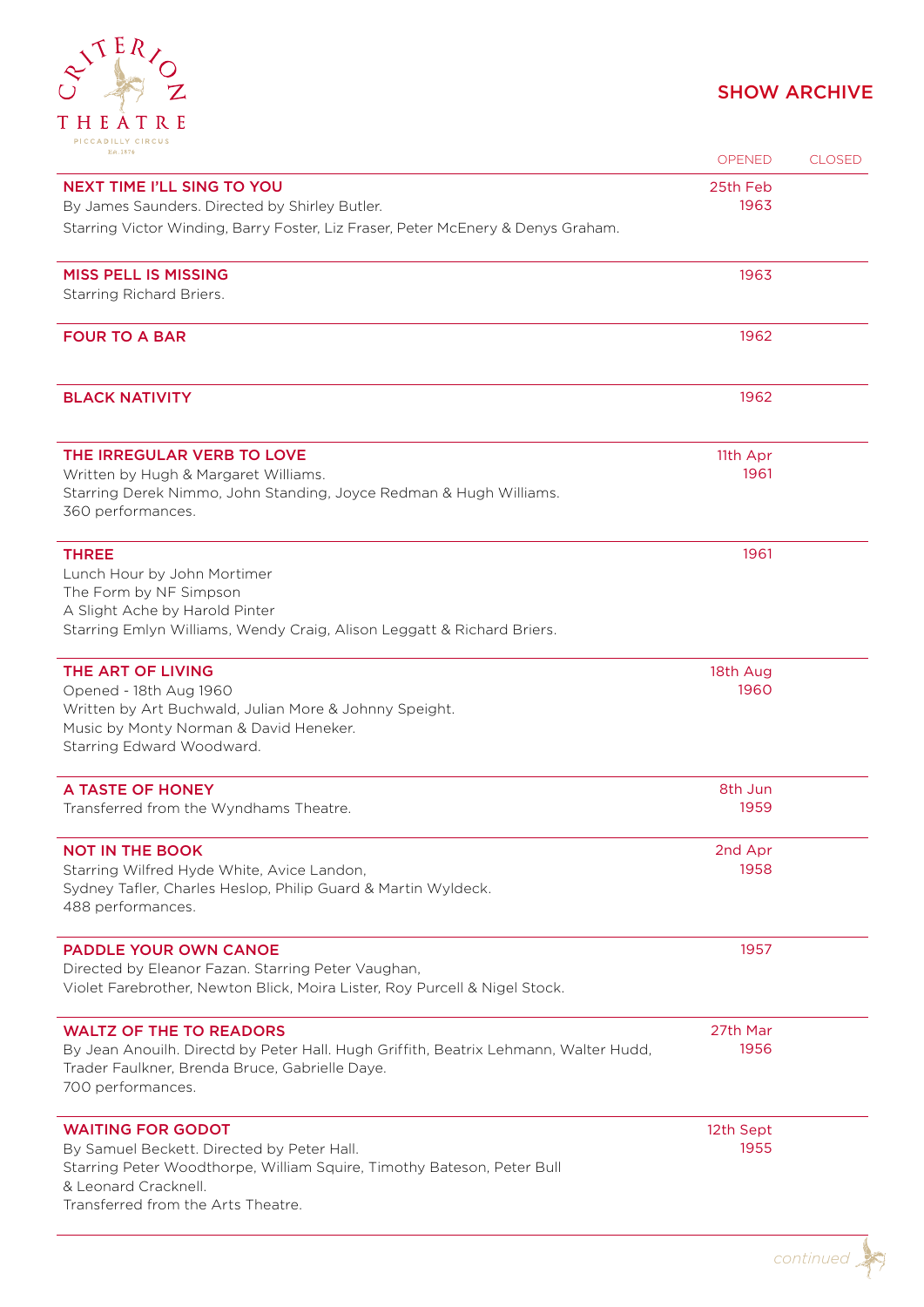# RITERIOZ THEATRE

| FICCAPILLI CIRCOS<br>Est. 1874                                                                                                                | <b>OPENED</b>    | <b>CLOSED</b> |
|-----------------------------------------------------------------------------------------------------------------------------------------------|------------------|---------------|
| <b>INTIMACY AT 8.30</b><br>By Peter Myers, Alec Grahame & David Climie.                                                                       | 1954             |               |
| Starring Aud Johansen, Dilys Lay, Ronnie Stevens, Ron Moody, Joan Heal, Pip Hinton,<br>Hugh Paddick, Eleanor Fazan & Joan Sims.               |                  |               |
| 551 performances                                                                                                                              |                  |               |
| <b>THE BAD SAMARITAN</b><br>By William Douglas-Home.                                                                                          | 1953             |               |
| Starring Michael Denison, Viginia McKenna & George Relph.                                                                                     |                  |               |
| <b>BIRTHDAY HONOURS</b><br>By Paul Jones. Directed by Nigel Patrick.                                                                          | 1953             |               |
| Starring Marian Spencer, Beryl Baxter, Jean St. Clair, Hugh Latimer, Moira Lister<br>& David Stoll.                                           |                  |               |
| <b>FOOL'S MATE</b><br>By Lyndon Brook                                                                                                         | 1953             |               |
| <b>THE YOUNG ELIZABETH</b><br>By Jenette & Francis Letton. Directed by Charles Hickman.                                                       | 30th Jun<br>1952 |               |
| Starring Mary Morris, Joseph O'Conor, Margaretta Scott, Peggy Thorpe-Bates,<br>Godfrey Kenton, Margaret Scudamore, Basil Dignam.              |                  |               |
| <b>THE VORTEX</b>                                                                                                                             | 9th Apr<br>1952  |               |
| By Noel Coward. Starring Neville Prescott,<br>Adrienne Allen, Robert Andrews, Sylvia Coleridge, Isabel Jeans & Michael Gough.                 |                  |               |
| <b>THIRD PERSON</b><br>By Andrew Rosenthal. Starring Janette Scott, Denholm Elliott, Kenneth Hyde,                                            | 3rd Jan<br>1952  |               |
| Roger Livesey, Ruth Dunning & Ursula Jeans.                                                                                                   |                  |               |
| <b>EMLYN WILLIAMS AS CHARLES DICKENS</b>                                                                                                      | 19th Nov<br>1951 |               |
| A one man show from the works of Charles Dickens.<br>Dramatised & Performed by Emlyn Williams.                                                |                  |               |
| <b>INDIAN SUMMER</b><br>Starring John Gielgud                                                                                                 | 1951             |               |
| <b>AND THIS WAS ODD</b><br>By Kenneth Horne                                                                                                   | 1951             |               |
| <b>WHO IS SYLVIA</b>                                                                                                                          | 24th Oct         |               |
| By Terence Rattigan. Directed by Anthony Quayle.<br>Starring Robert Flemyng, Esmond Knight, Roland Culver, Athene Seyler.<br>380 performances | 1950             |               |
| <b>RUTH DRAPER - CHARACTER SKETCHES</b>                                                                                                       | 9th Oct          | 14th Oct      |
| Starring Ruth Draper<br>7 performances                                                                                                        | 1950             | 1950          |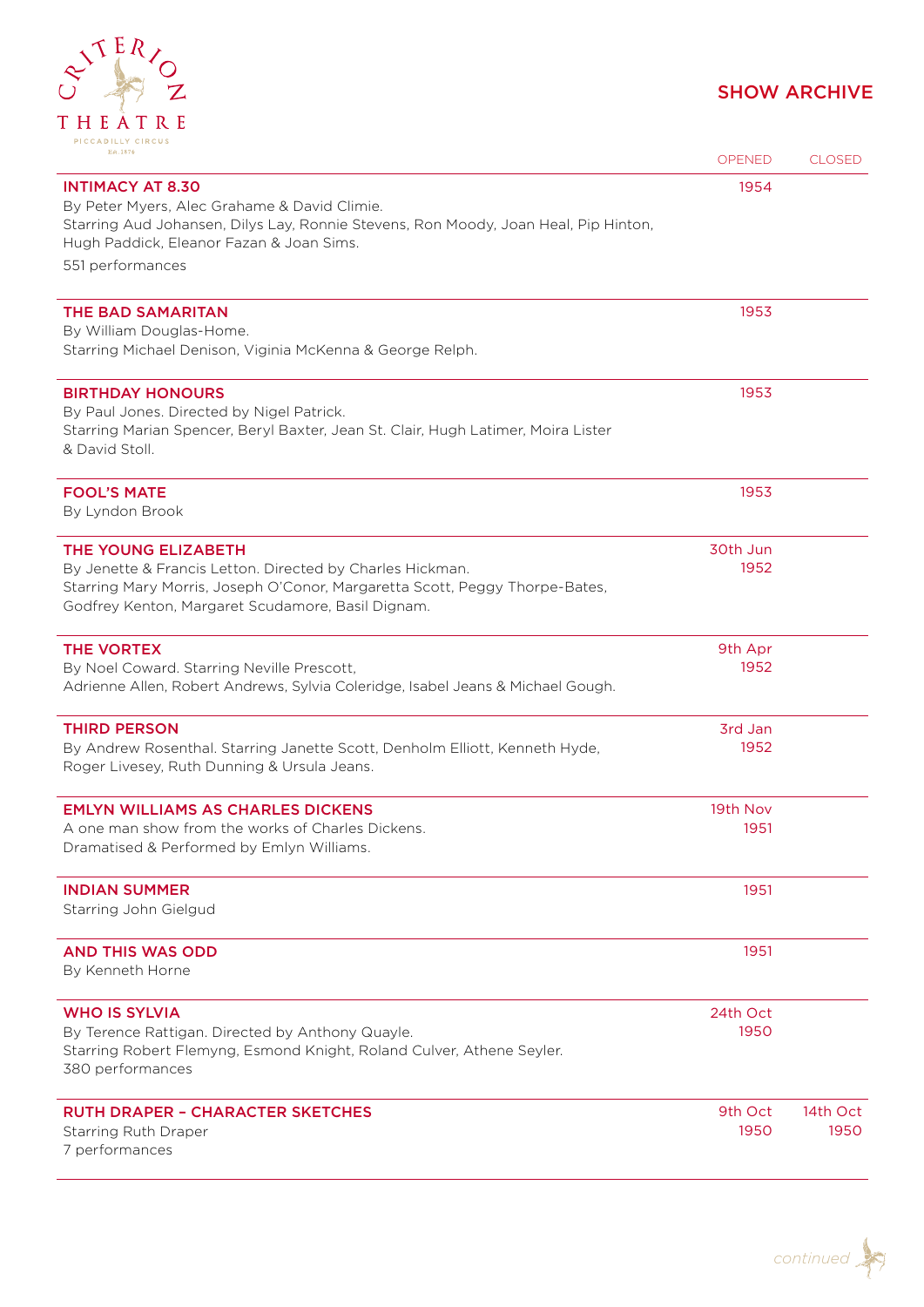

| $-1$ c c $-$ c $-$ c $-$ c $-$ c $-$ c $-$ c $-$ c $-$<br>Est. 1874                                                                                    | <b>OPENED</b> | <b>CLOSED</b> |
|--------------------------------------------------------------------------------------------------------------------------------------------------------|---------------|---------------|
| <b>TRAVELLERS JOY</b>                                                                                                                                  | 2nd Jun       |               |
| By Arthur Macrae. Starring Yvonne Arnaud,                                                                                                              | 1948          |               |
| Dora Bryan & Arthur Macrae. 294 performances.                                                                                                          |               |               |
| YOU NEVER CAN TELL                                                                                                                                     | 26th Apr      |               |
|                                                                                                                                                        | 1948          |               |
| THE INDIFFERENT SHEPHERD                                                                                                                               | 5th Feb       |               |
| By Peter Ustinov.                                                                                                                                      | 1948          |               |
| Starring Gladys Cooper & Andrew Cruickshank.                                                                                                           |               |               |
| <b>HAPPY AS LARRY</b>                                                                                                                                  | 16th Dec      |               |
| by Donagh MacDonagh. Directed by Denis Carey.                                                                                                          | 1947          |               |
| Starring Michael Gwynn, Liam Redmond, Anna Burden & Wilfrid Brambell.<br>Transferred from the Mercury Theatre.                                         |               |               |
| <b>MISS RUTH DRAPER</b>                                                                                                                                | 10th Nov      |               |
|                                                                                                                                                        | 1947          |               |
| <b>DEEP AT THE ROOTS</b>                                                                                                                               | 29th Sept     |               |
| By Aranaud d'Usseau & James Gow.                                                                                                                       | 1947          |               |
| Transferred from The Wyndhams Theatre.                                                                                                                 |               |               |
| <b>SCHOOL FOR SPINSTERS</b>                                                                                                                            | 11th Sept     |               |
|                                                                                                                                                        | 1947          |               |
| A SLEEPING CLERGYMAN                                                                                                                                   | 19th Jun      |               |
| By James Bridie                                                                                                                                        | 1947          |               |
| <b>THE GUINEA PIG</b>                                                                                                                                  | 18th Feb      |               |
| By Warren Chetham-Strode. Directed by Jack Minster.                                                                                                    | 1946          |               |
| Starring Cecil Trouncer, Rachel Gurney, Robert Flemyng, Denholm Elliott, Derek Blom-<br>field, William Mervyn & Joan Hickson. 236 performances.        |               |               |
| <b>THE RIVALS</b>                                                                                                                                      | 24th Sept     |               |
| By Richard Brinsley Sheridan.                                                                                                                          | 1945          |               |
| Directed by William Armstrong & Edith Evans.                                                                                                           |               |               |
| Starring Michael Gough, Edith Evans, Morland Graham, Anthony Quayle, Peter Cushing,<br>Reginald Beckwith & Brefni O'Rorke.                             |               |               |
| 166 performances                                                                                                                                       |               |               |
| <b>BBC'S EMPIRE ENTERTAINMENT UNIT</b>                                                                                                                 | 31st Oct      |               |
| The BBC made The Criterion their home from October 1940 through to September<br>1945. Broadcasting a vast selection of light entertainment programmes. | 1945          |               |
| <b>IN TOWN AGAIN</b>                                                                                                                                   | 6th Sept      |               |
| Revue                                                                                                                                                  | 1940          |               |
| <b>COME OUT OF YOUR SHELL</b>                                                                                                                          | 5th Jun       |               |
| Revue                                                                                                                                                  | 1940          |               |
| 126 performances                                                                                                                                       |               |               |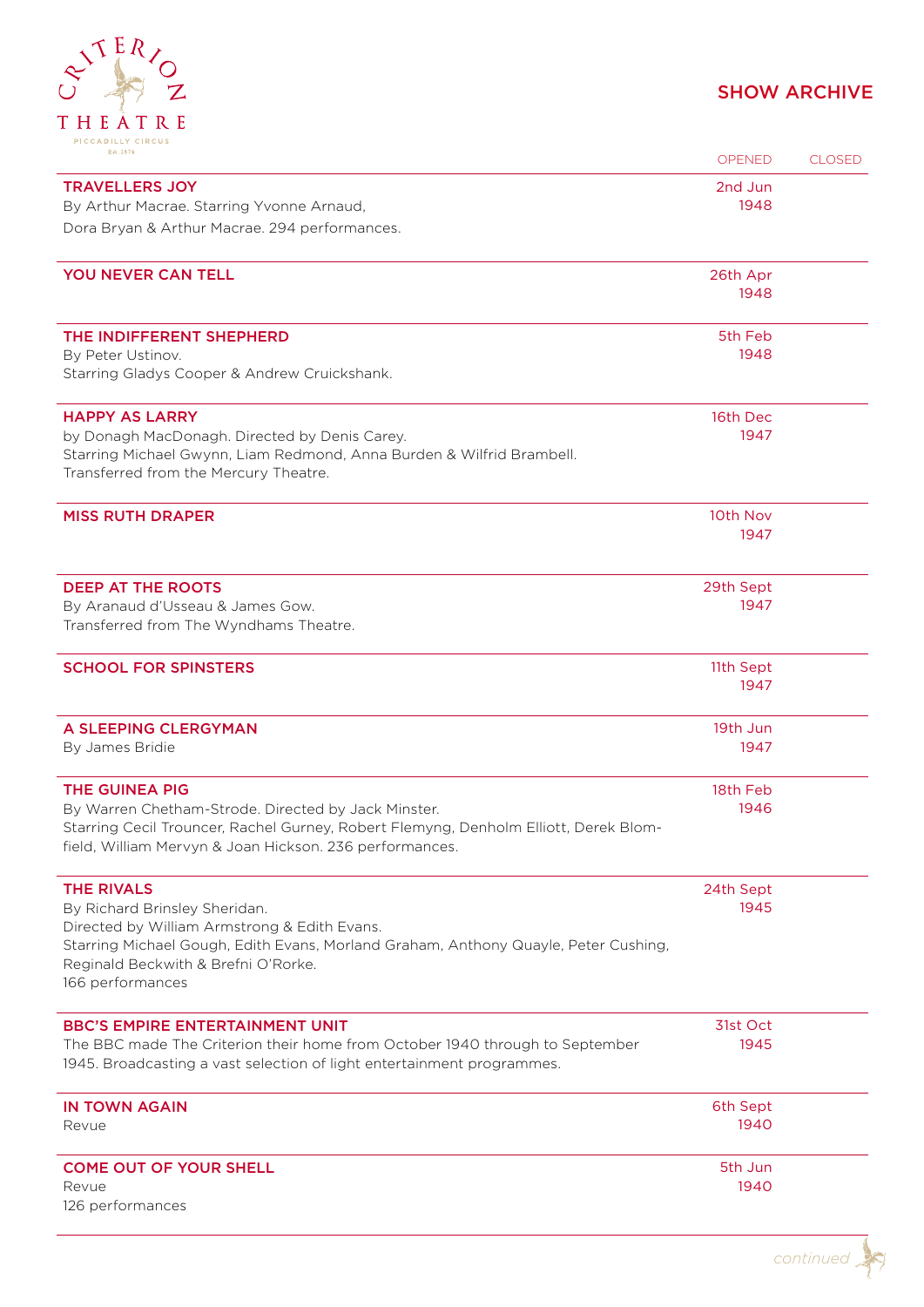

| Est. 1874                                                                         | OPENED    | <b>CLOSED</b> |
|-----------------------------------------------------------------------------------|-----------|---------------|
| <b>FRENCH FOR LOVE</b>                                                            | 31st Oct  |               |
| 237 performances                                                                  | 1939      |               |
|                                                                                   |           |               |
| <b>GROUSE IN JUNE</b>                                                             | 16th May  |               |
| By NC Hunter. Starring Arthur Hambling, Constance Lorne, Richard Goolden,         | 1939      |               |
| Hugh McDermott, Billie Ryan, Winifred Willard & Robert Beatty. 126 performances.  |           |               |
| <b>TONY DRAWS A HORSE</b>                                                         | 26th Jan  |               |
| 364 performances                                                                  | 1939      |               |
| <b>FRENCH WITHOUT TEARS</b>                                                       | 6th Nov   |               |
| By Terence Rattigan. Directed by Harold French.                                   | 1936      |               |
| Starring Trevor Howard, James Hayter, Rex Harrison, Kay Hammond,                  |           |               |
| Guy Middleton, Roland Culver, Robert Flemyng, Mackenzie Ward, Constance Carpenter |           |               |
| & Hubert Gregg.<br>1039 performances                                              |           |               |
|                                                                                   |           |               |
| THE LADY OF LA PAZ                                                                | 2nd Jul   |               |
| 139 performances                                                                  | 1936      |               |
|                                                                                   |           |               |
| <b>AFTER OCTOBER</b>                                                              | 16th Apr  |               |
| By Rodney Ackland. Starring Peter Godfrey.                                        | 1936      |               |
| 310 performances                                                                  |           |               |
| <b>ROSMERHOLM</b>                                                                 | 1936      |               |
| By Henrik Ibsen                                                                   |           |               |
| <b>NINA</b>                                                                       | 17th Sept |               |
| 183 performances                                                                  | 1935      |               |
| All Rights Reserved                                                               |           |               |
| <b>ALL RIGHTS RESERVED</b>                                                        | 1935      |               |
| <b>BETWEEN US TWO</b>                                                             | 1935      |               |
|                                                                                   | 1935      |               |
| THIS DESIRABLE RESIDENCE                                                          |           |               |
| <b>SIXTEEN</b>                                                                    | 4th Apr   |               |
| With Alexis France and Antoinette Cellier.                                        | 1934      |               |
| 188 performances                                                                  |           |               |
| <b>THE WISE WOMAN</b>                                                             | 1934      |               |
| <b>THE MAITLANDS</b>                                                              | 1934      |               |
|                                                                                   |           |               |
| <b>JOURNEY'S END</b>                                                              | 1934      |               |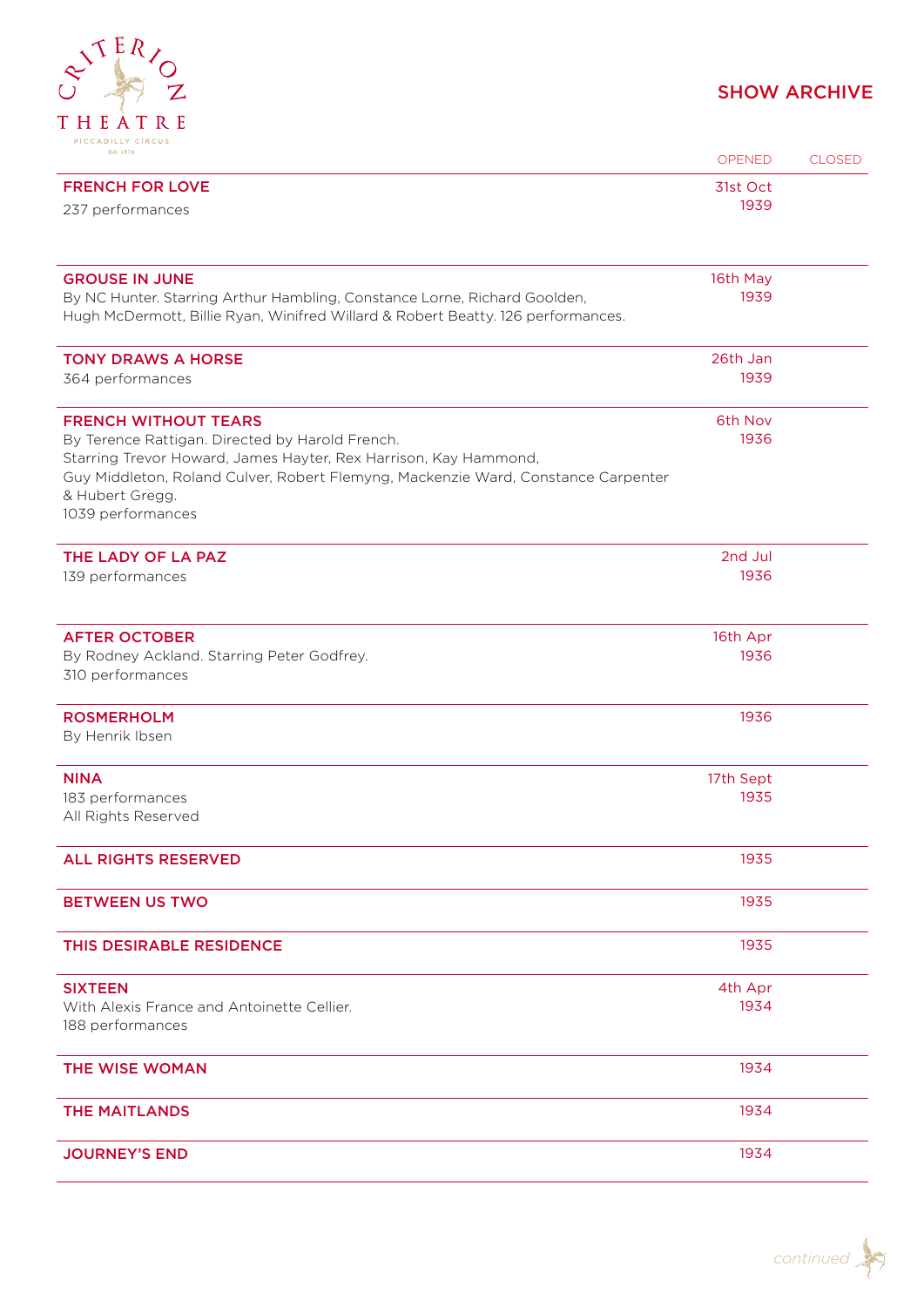

| Est. 1874                                                                                                                                                   | OPENED           | <b>CLOSED</b> |
|-------------------------------------------------------------------------------------------------------------------------------------------------------------|------------------|---------------|
| <b>FRESH FIELDS</b><br>By Ivor Novello. Starring Ellis Jeffreys and Lilian Braithwaite.<br>464 performances                                                 | 5th Jan<br>1933  |               |
| <b>MUSICAL CHAIRS</b><br>Directed by Theodore Komisarjevsky. Starring John Gielgud,<br>Carol Goodner, Frank Vosper & Finlay Currie.<br>314 performances     | 1st Apr<br>1932  |               |
| <b>FLAT TO LET</b><br>By Arthur Macrae.<br>Starring Ann Todd, Reginald Gardiner, Lilian Braithwaite, Athole Stewart<br>& Frank Allenby.<br>125 performances | 1st Dec<br>1931  |               |
| <b>AFTER ALL</b><br>262 performances                                                                                                                        | 2nd Feb<br>1931  |               |
| <b>THOSE NAUGHTY NINETIES</b>                                                                                                                               | 1931             |               |
| A PAIR OF TROUSERS                                                                                                                                          | 1931             |               |
| <b>NINE TO SIX</b><br>Revival. 136 performances.                                                                                                            | 23rd May<br>1930 |               |
| <b>MILESTONES</b>                                                                                                                                           | 9th Apr<br>1930  |               |
| THE FAR OFF HILLS                                                                                                                                           | 1930             |               |
| <b>MULBERRY BUSH</b>                                                                                                                                        | 1930             |               |
| <b>GENERAL JOHN REGAN</b>                                                                                                                                   | 1930             |               |
| <b>MAKE UP YOUR MIND</b>                                                                                                                                    | 1930             |               |
| <b>HER SHOP</b>                                                                                                                                             | 1929             |               |
| <b>ART AND MRS BOTTLE.</b><br>With Esmond Kight & Joan Barry.                                                                                               | 1929             |               |
| <b>PASSING BROMPTON ROAD</b><br>174 performances                                                                                                            | 10th Jul<br>1928 |               |
| <b>SKIN DEEP</b>                                                                                                                                            | 1928             |               |
| <b>MARCH HARES</b>                                                                                                                                          | 1928             |               |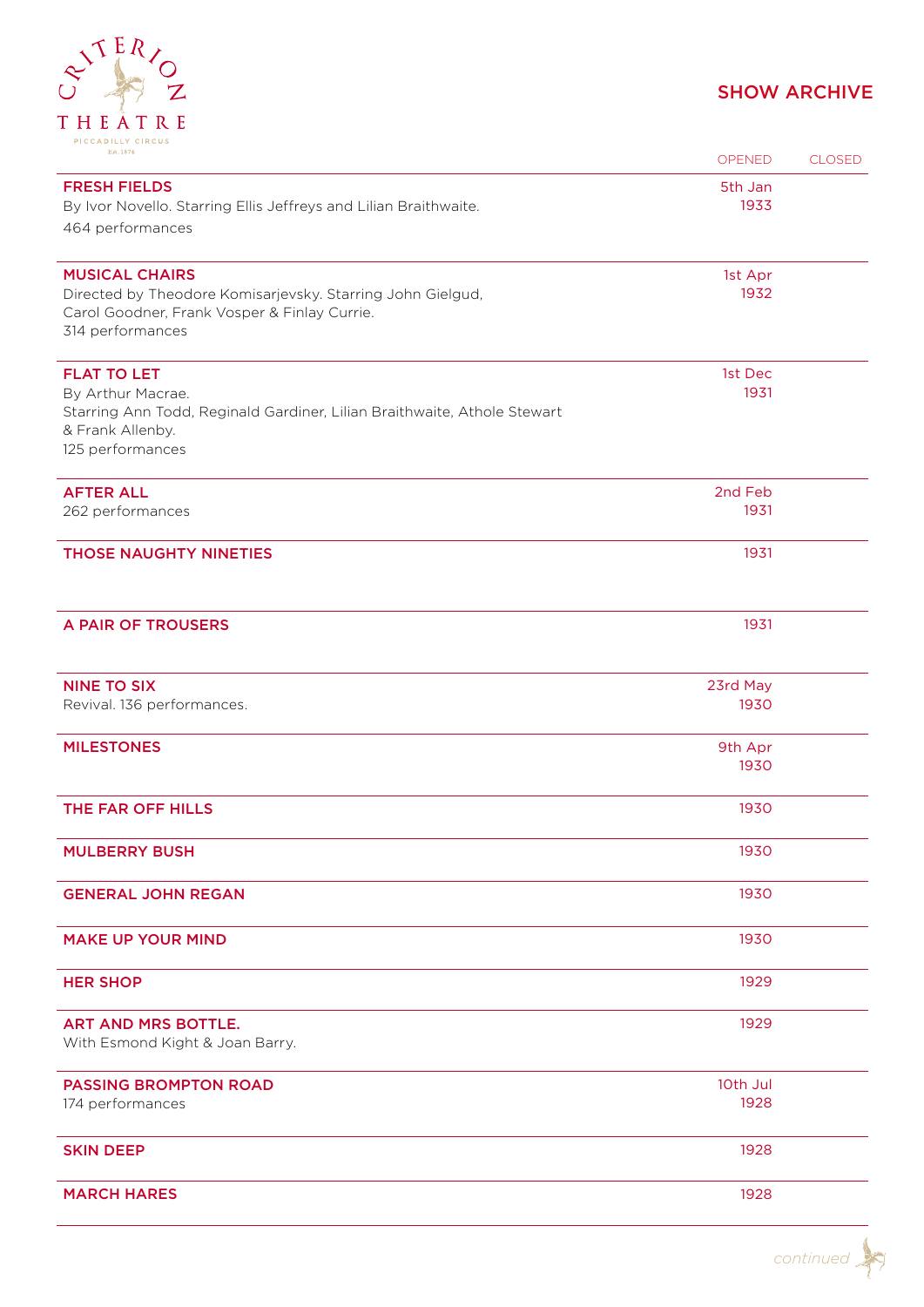### $\begin{matrix} \mathcal{S}^{\mathcal{S}} & R/2 \end{matrix}$ THEATRE PICCADILLY CIRCUS

| Est. 1874                                                                                                | OPENED           | <b>CLOSED</b> |
|----------------------------------------------------------------------------------------------------------|------------------|---------------|
| <b>OUT SHE GOES</b>                                                                                      | 1928             |               |
| <b>Starring Miriam Seegar</b>                                                                            |                  |               |
| <b>QUEST</b>                                                                                             | 20th Dec         |               |
| 143 performances                                                                                         | 1927             |               |
|                                                                                                          |                  |               |
| THE HAPPY HUSBAND                                                                                        | 15th Jun<br>1927 |               |
| 109 performances                                                                                         |                  |               |
| <b>THE MARQUISE</b>                                                                                      | 1927             |               |
| <b>WHEN BLUE HILLS LAUGHED</b>                                                                           | 1927             |               |
| <b>CATS CRADLE</b>                                                                                       | 8th Apr          |               |
| 155 performances                                                                                         | 1926             |               |
| THE SCARLET LADY                                                                                         | 1926             |               |
|                                                                                                          |                  |               |
| <b>MIXED DOUBLES</b>                                                                                     | 9th Jun          |               |
| 102 performances                                                                                         | 1925             |               |
| <b>HAY FEVER</b>                                                                                         | 1925             |               |
| THE MASK AND THE FACE                                                                                    | 27th May         |               |
| Revival                                                                                                  | 1924             |               |
| 232 performances                                                                                         |                  |               |
| <b>FATA MORGANA</b>                                                                                      | 1924             |               |
| <b>THREE BIRDS</b>                                                                                       | 1st Nov          |               |
|                                                                                                          | 1923             |               |
| <b>TRUST EMILY</b>                                                                                       | 10th Oct         |               |
| <b>JACK STRAW</b>                                                                                        | 1923<br>1923     |               |
|                                                                                                          |                  |               |
| <b>ADVERTISING APRIL</b>                                                                                 | 1923             |               |
| by Herbert Farjeon and Horace Horsnell.                                                                  |                  |               |
| Directed by Lewis Casson. Starring Sybil Thorndike,<br>Frank Cellier, Elizabeth Pollock, Gwladys Gaynor, |                  |               |
| Lawrence Anderson & Ashton Pearse.                                                                       |                  |               |
|                                                                                                          |                  |               |
| <b>THE DIPPERS</b>                                                                                       | 22nd Aug         |               |
| 173 performances                                                                                         | 1922             |               |
| <b>AMBROSE APPLEJOHN'S ADVENTURE</b>                                                                     | 19th Jul         |               |
| 455 performances                                                                                         | 1921             |               |
| <b>LORD RICHARD IN THE PANTRY</b>                                                                        | 11th Nov         |               |
| By Sydney Blow and Douglas Hoare. Starring Cyril Maude & Gertrude Aylward.                               | 1919             |               |
| 576 performances                                                                                         |                  |               |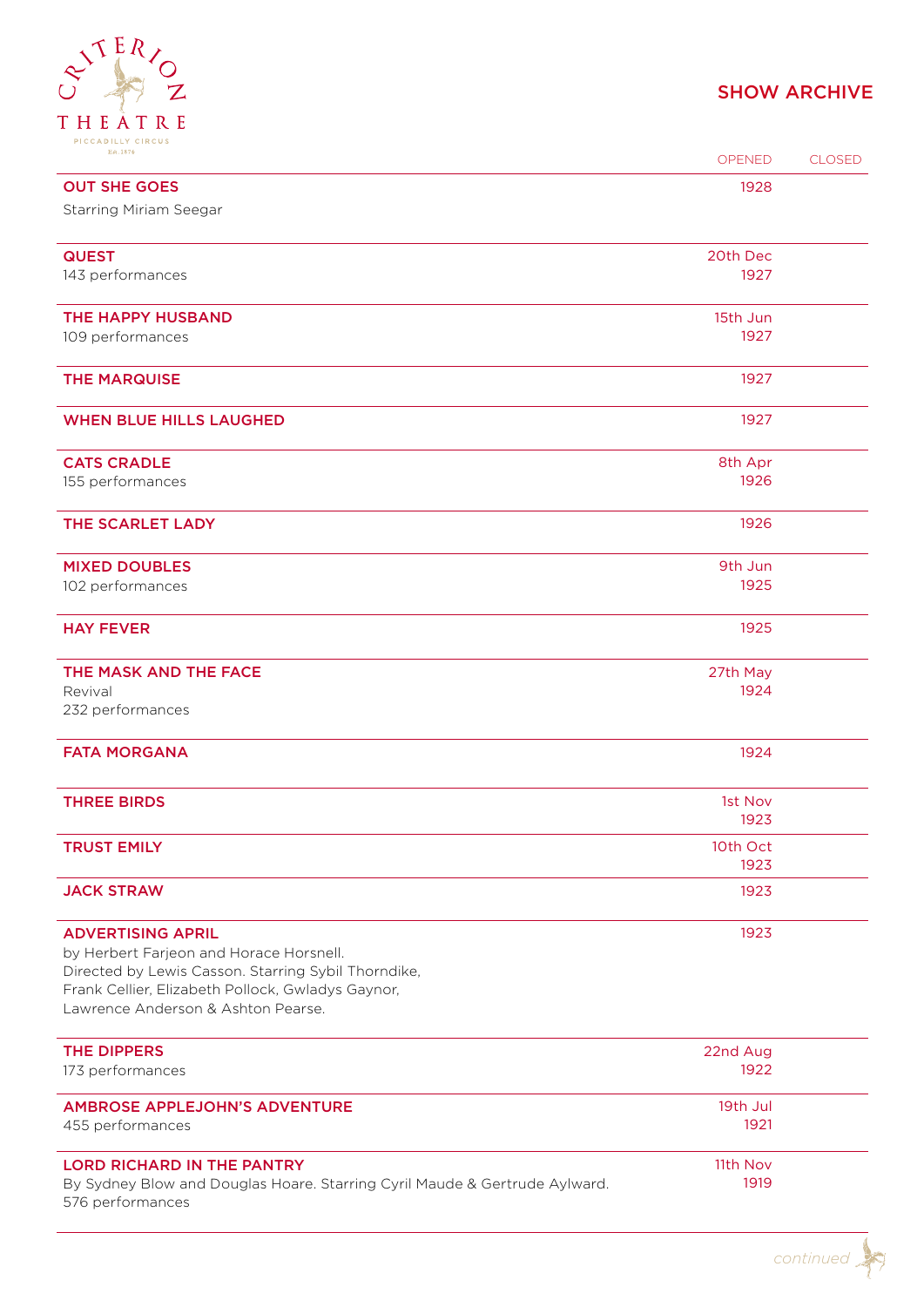## TERIOZ THEATRE PICCADILLY CIRCUS

| Est. 1874                                                                                                        | <b>OPENED</b>    | <b>CLOSED</b> |
|------------------------------------------------------------------------------------------------------------------|------------------|---------------|
| <b>OUR MR HEPPLEWHITE</b>                                                                                        | 3rd Apr          | 9th Nov       |
| By Gladys Unger                                                                                                  | 1919             | 1919          |
| 239 performances                                                                                                 |                  |               |
| YOU NEVER KNOW Y'KNOW                                                                                            | 20th Jul         |               |
| 351 performances                                                                                                 | 1918             |               |
| A LITTLE BIT OF FLUFF                                                                                            | 27th Oct         |               |
| By Walter W Eillis. Starring Ernest Thesiger,                                                                    | 1915             |               |
| Marjorie Maxwell, George Desmond, Ruby Miller,<br>Stanley Lethbury, Alfred Drayton, Violet Gould, Lilian Talbot. |                  |               |
| 1241 performances                                                                                                |                  |               |
| A PAIR OF SILK STOCKINGS                                                                                         | 23rd Feb         |               |
| 122 performances                                                                                                 | 1914             |               |
| THE BLUE MOUSE                                                                                                   | 1914             |               |
| <b>OH! I SAY</b>                                                                                                 | 28th May         |               |
| By Sydney Blow & Douglas Hoare.                                                                                  | 1913             |               |
| Starring James Welch, Marguerite Scialtiel, Sybil de Bray.                                                       |                  |               |
| 288 performances                                                                                                 |                  |               |
| <b>ELIZA COMES TO STAY</b>                                                                                       | 2nd Feb          |               |
| 132 performances                                                                                                 | 1913             |               |
| <b>ANN</b>                                                                                                       | 18th Jun         |               |
| 116 performances                                                                                                 | 1912             |               |
| 98.9                                                                                                             | 27th Feb         |               |
|                                                                                                                  | 1912             |               |
| THE NEW SIN                                                                                                      | 1912             |               |
| <b>MAN AND SUPERMAN</b>                                                                                          | 22nd Sept        |               |
| By George Bernard Shaw. Starring Pauline Chase. Revival.<br>191 performances                                     | 1911             |               |
| <b>BABY MINE</b>                                                                                                 | 22nd Feb         |               |
| Starring Iris Hoey, Lilias Waldegrave and Weedon Grossmith.                                                      | 1911             |               |
| 345 performances                                                                                                 |                  |               |
| <b>WHEN KNIGHTS WERE BOLD</b>                                                                                    | 17th Jan         |               |
| 148 performances                                                                                                 | 1910             |               |
| <b>DON</b>                                                                                                       | 29th Nov         |               |
|                                                                                                                  | 1909             |               |
| <b>MR PREEDY AND THE COUNTESS</b>                                                                                | 13th Apr<br>1909 |               |
|                                                                                                                  |                  |               |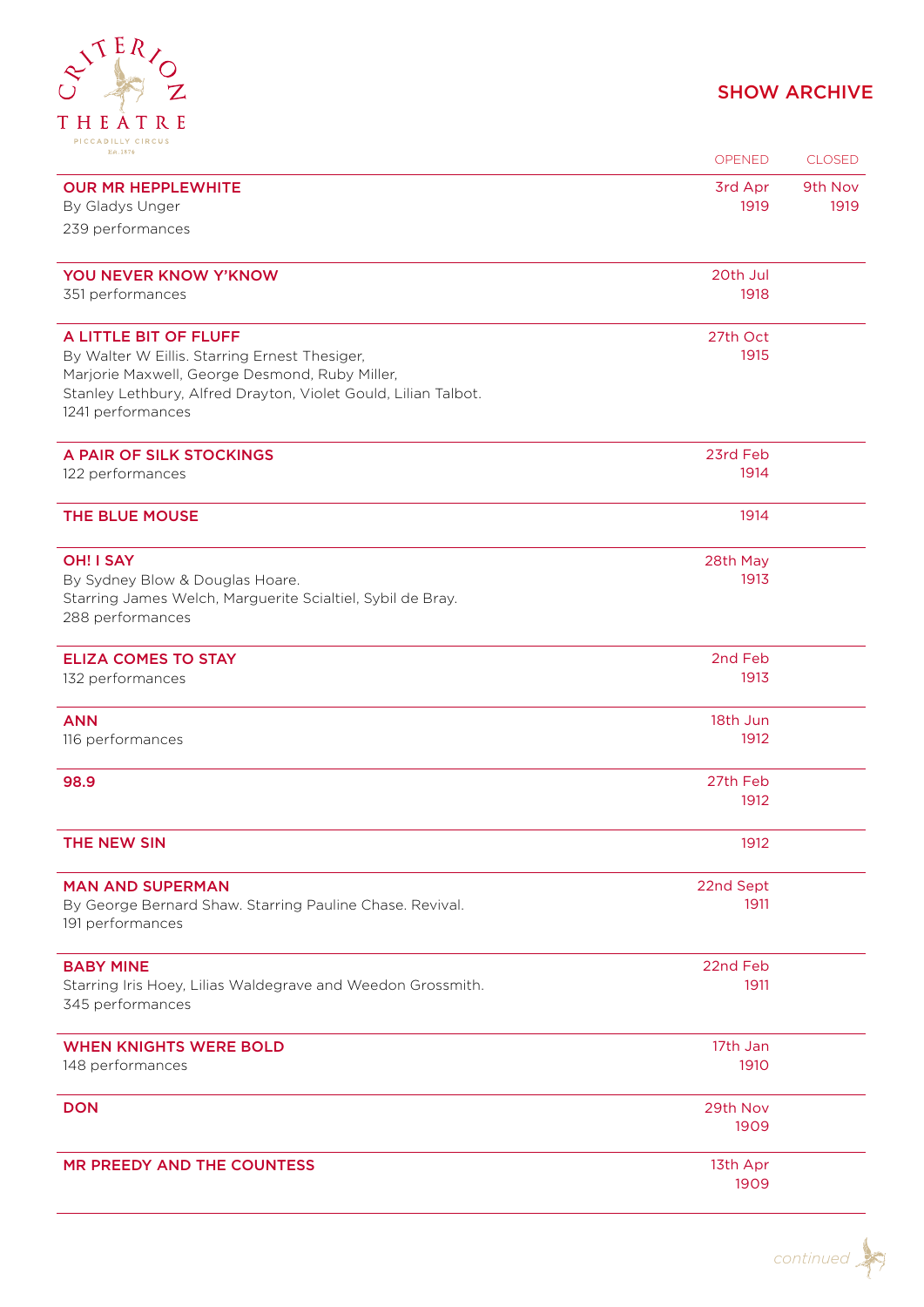## $e^{i\tau E R}/e^{Z}$ THEATRE

| Est. 1874                                                                                                                     | <b>OPENED</b>   | <b>CLOSED</b> |
|-------------------------------------------------------------------------------------------------------------------------------|-----------------|---------------|
| THE MOLLUSC                                                                                                                   | 15th Oct        |               |
| 324 performances                                                                                                              | 1907            |               |
| <b>THE LIARS</b>                                                                                                              | 13th Apr        |               |
| By Henry Arthur Jones.                                                                                                        | 1907            |               |
| Revival. 100 performances.                                                                                                    |                 |               |
| THE AMATEUR SOCIALIST                                                                                                         | 4th Nov         |               |
| 108 performances                                                                                                              | 1906            |               |
| THE PRINCE CHAP                                                                                                               | 16th Jul        |               |
|                                                                                                                               | 1906            |               |
| THE LITTLE STRANGER                                                                                                           | 14th Feb        |               |
|                                                                                                                               | 1906            |               |
| THE WHITE CHRYSANTHEMUM                                                                                                       | 31st Aug        |               |
| 156 performances                                                                                                              | 1905            |               |
| <b>WHAT PAMELA WANTED</b>                                                                                                     | 1905            |               |
| THE FREEDOM OF SUZANNE                                                                                                        | 15th Nov        |               |
| 156 performances                                                                                                              | 1904            |               |
| <b>WINNIE BROOKS, WIDOW</b>                                                                                                   | 1st Sept        |               |
| By Malcolm Watson.<br>Ada Reeve Season.                                                                                       | 1904            |               |
| THE DUKE OF KILLICRANKIE                                                                                                      | 20th Jan        |               |
| 328 performances                                                                                                              | 1904            |               |
| <b>BILLY'S LITTLE LOVE AFFAIR</b>                                                                                             | 15th Sept       |               |
| By HV Esmond.                                                                                                                 | 1903            |               |
| Starring Eva Moore, Charlotte Granville, Allan Aynesworth, Sam Sothern,<br>Mark Kinghorne, Charles Groves, Florence St. John. |                 |               |
| <b>JUST LIKE CALLAGHAN</b>                                                                                                    | 3rd Jun<br>1903 |               |
|                                                                                                                               |                 |               |
| <b>CASTE</b>                                                                                                                  | 23rd May        |               |
| By TW Robertson. Revival.<br>Marie Tempest Season.                                                                            | 1903            |               |
| THE ALTER OF FRIENDSHIP                                                                                                       | 24th Mar        |               |
| Paul Arthur Season                                                                                                            | 1903            |               |
| A CLEAN SLATE                                                                                                                 | 10th Feb        |               |
|                                                                                                                               | 1903            |               |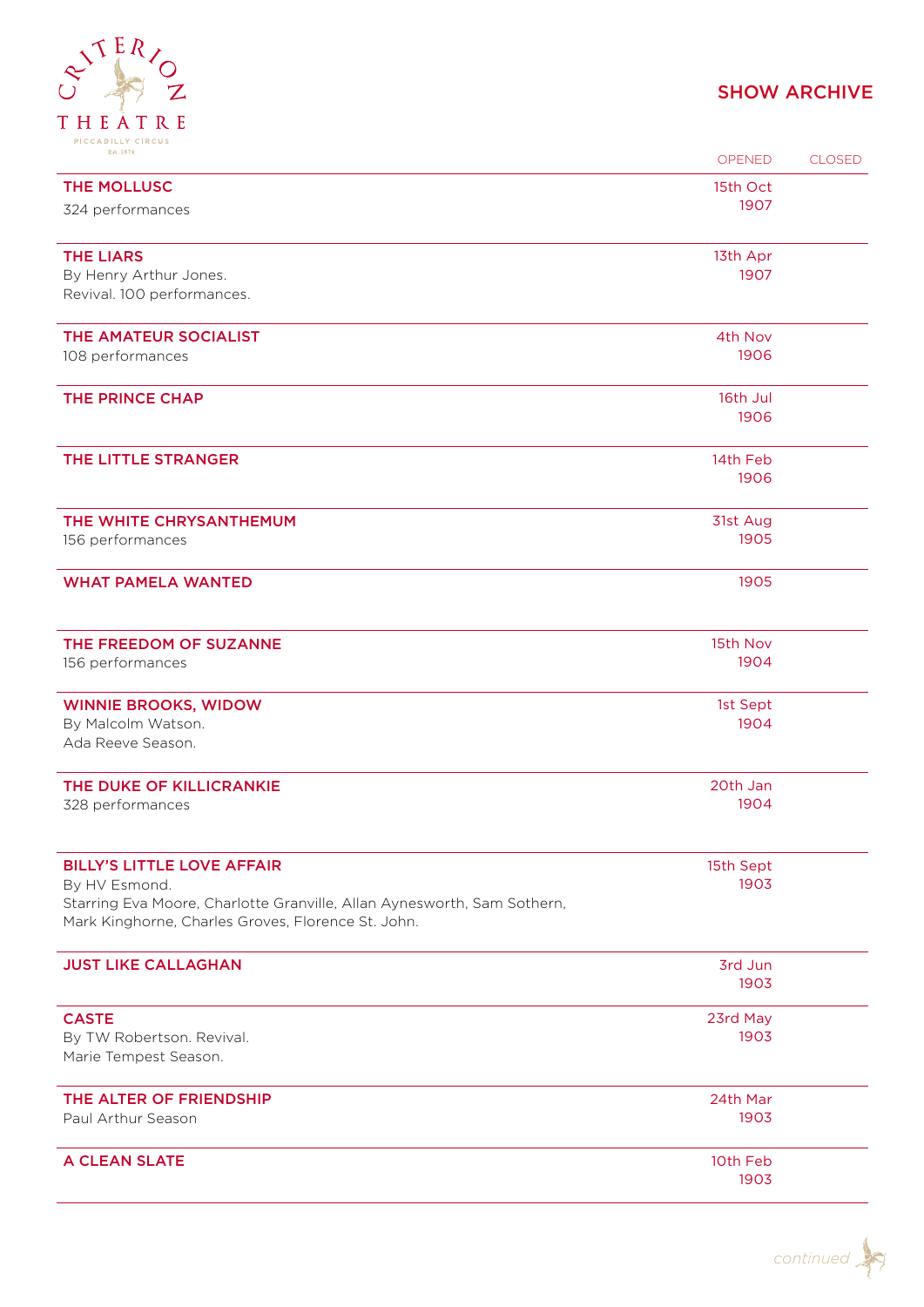

| Est. 1874                                                                                                    | OPENED           | <b>CLOSED</b> |
|--------------------------------------------------------------------------------------------------------------|------------------|---------------|
| <b>A COUNTRY MOUSE</b><br>John Hare Season. Starring Gerald du Maurier, JD Beveridge, Miss Vane Featherston, | 13th Aug<br>1902 |               |
| Miss Granville, Annie Hughes.                                                                                |                  |               |
| A PAIR OF SPECTACLES                                                                                         | 4th Jan          |               |
| John Hare Season                                                                                             | 1902             |               |
| THE UNDERCURRENT                                                                                             | 14th Sep<br>1901 |               |
| KAWAKAMI TROUPE - MADAME SADAYAKKO                                                                           | 18th Jun         |               |
| By Cosmo Gordon Lennox.                                                                                      | 1901             |               |
| <b>WHEELS WITHIN WHEELS</b>                                                                                  | 29th May<br>1901 |               |
|                                                                                                              |                  |               |
| <b>MY NOBLE LORD</b><br>127 performances                                                                     | 13th Dec<br>1900 |               |
|                                                                                                              |                  |               |
| <b>LADY HUNTSWORTH'S EXPERIMENT</b><br>168 performances                                                      | 26th Apr<br>1900 |               |
|                                                                                                              |                  |               |
| HIS EXCELLENCY THE GOVERNOR                                                                                  | 1900             |               |
| <b>MY DAUGHTER-IN-LAW</b>                                                                                    | 27th Sep         |               |
|                                                                                                              | 1899             |               |
| <b>WILD RABBIT</b>                                                                                           | 25th Jul         |               |
|                                                                                                              | 1899             |               |
| THE TYRANNY OF TEARS                                                                                         | 6th Apr          |               |
| 112 performances                                                                                             | 1899             |               |
| <b>MY "SOLDIER" BOY</b>                                                                                      | 20th Feb         |               |
|                                                                                                              | 1899             |               |
| <b>BILBERRY OF TILBURY</b>                                                                                   | 8th Aug          |               |
|                                                                                                              | 1898             |               |
| <b>THE LIARS</b>                                                                                             | 31st Jan         |               |
| By Henry Arthur Jones.                                                                                       | 1898             |               |
| 291 performances                                                                                             |                  |               |
| <b>THE PHYSICIAN</b>                                                                                         | 26th Apr         |               |
|                                                                                                              | 1897             |               |
| <b>BETSY</b>                                                                                                 | 11th Jan         |               |
|                                                                                                              | 1897             |               |
| <b>ROSEMARY</b>                                                                                              | 16th Nov         |               |
| 153 performances                                                                                             | 1896             |               |

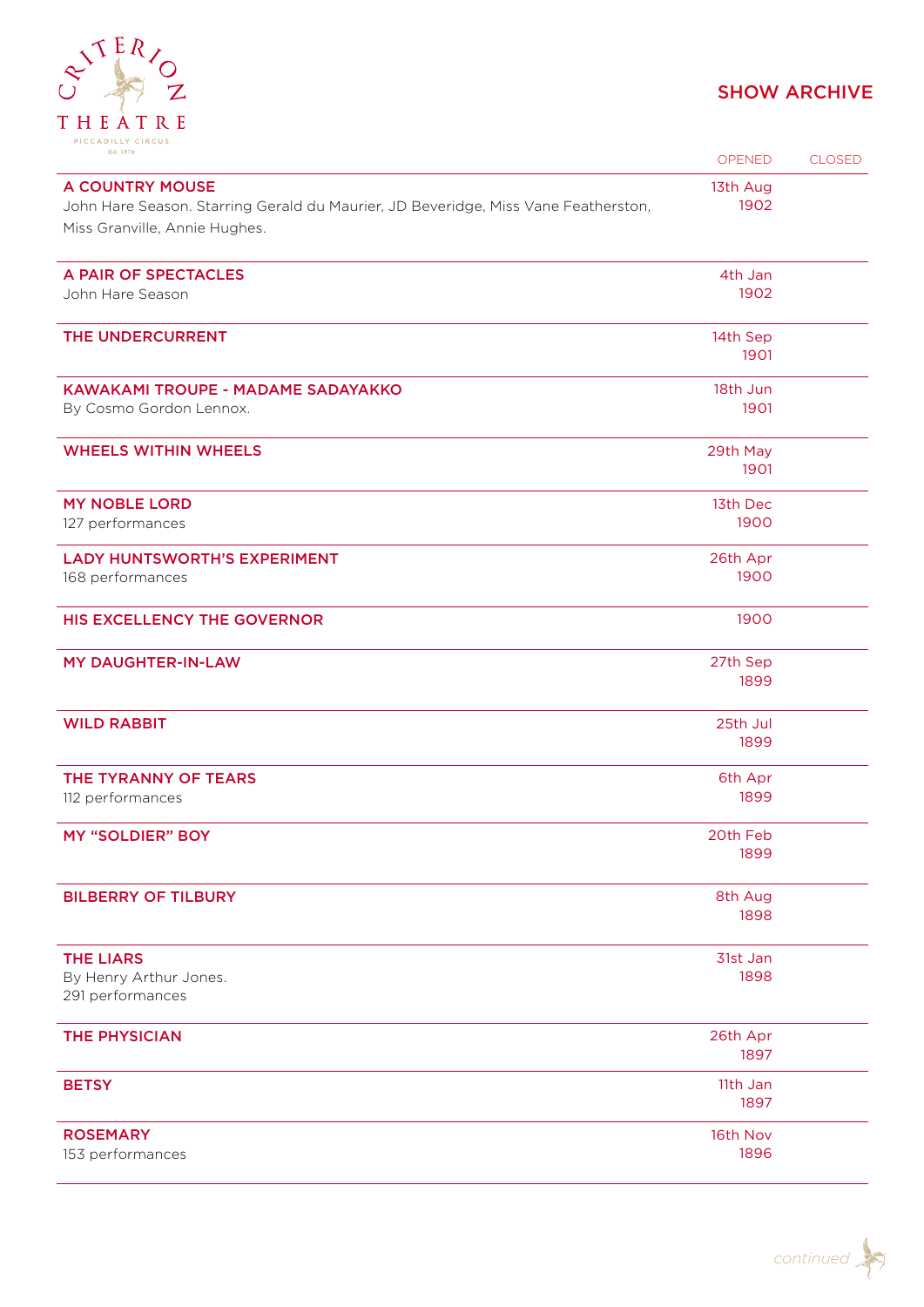

| Est. 1874                                                                                                                                                                                                                  | OPENED           | <b>CLOSED</b>    |
|----------------------------------------------------------------------------------------------------------------------------------------------------------------------------------------------------------------------------|------------------|------------------|
| A BLIND MARRIAGE                                                                                                                                                                                                           | 3rd Oct<br>1896  |                  |
| <b>FANNY ENSON'S MATINEE</b><br>1 night only. Benefit for Fanny Enson. Florence St.John,<br>Lillie Langtry, Mr. & Mrs. Tree, Irene Vanbrugh, Charles Wyndham,<br>Louie Freear, Nina Bouccicault and Lewis Waller appeared. | 19th May<br>1896 |                  |
| THE CHARLES WYNDHAM CELEBRATION<br>20th Year                                                                                                                                                                               | 1896             |                  |
| <b>ALL ABROAD</b>                                                                                                                                                                                                          | 26th Aug<br>1895 |                  |
| THE HOME SECRETARY                                                                                                                                                                                                         | 5th May<br>1895  |                  |
| THE SQUIRE OF DAMES<br>137 performances                                                                                                                                                                                    | 16th Mar<br>1895 |                  |
| THE CASE OF REBELLIOUS SUSAN<br>By Henry Arthur Jones.<br>Starring Charles Wyndham & Mary Moore.<br>164 performances                                                                                                       | 10th Dec<br>1894 |                  |
| <b>HOT WATER</b>                                                                                                                                                                                                           | 15th Aug<br>1894 |                  |
| <b>THE CANDIDATE</b>                                                                                                                                                                                                       | 9th Jul<br>1894  |                  |
| <b>MADAME FAVERT</b>                                                                                                                                                                                                       | 27th Nov<br>1893 |                  |
| THE BAUBLE SHOP<br>By Henry Arthur Jones.<br>135 performances                                                                                                                                                              | 26th Jan<br>1893 |                  |
| <b>HASTE TO THE WEDDING</b><br>By WS Gilbert & George Grossmith.<br>Starring George Grossmith jr.<br>22 performances                                                                                                       | 21st Jul<br>1892 | 20th Aug<br>1892 |
| THE FRINGE SOCIETY                                                                                                                                                                                                         | 31st Mar<br>1892 |                  |
| <b>MISS DECIMA</b><br>191 performances                                                                                                                                                                                     | 23rd Jul<br>1891 |                  |
| <b>SCHOOL FOR SCANDAL</b>                                                                                                                                                                                                  | 1891             |                  |

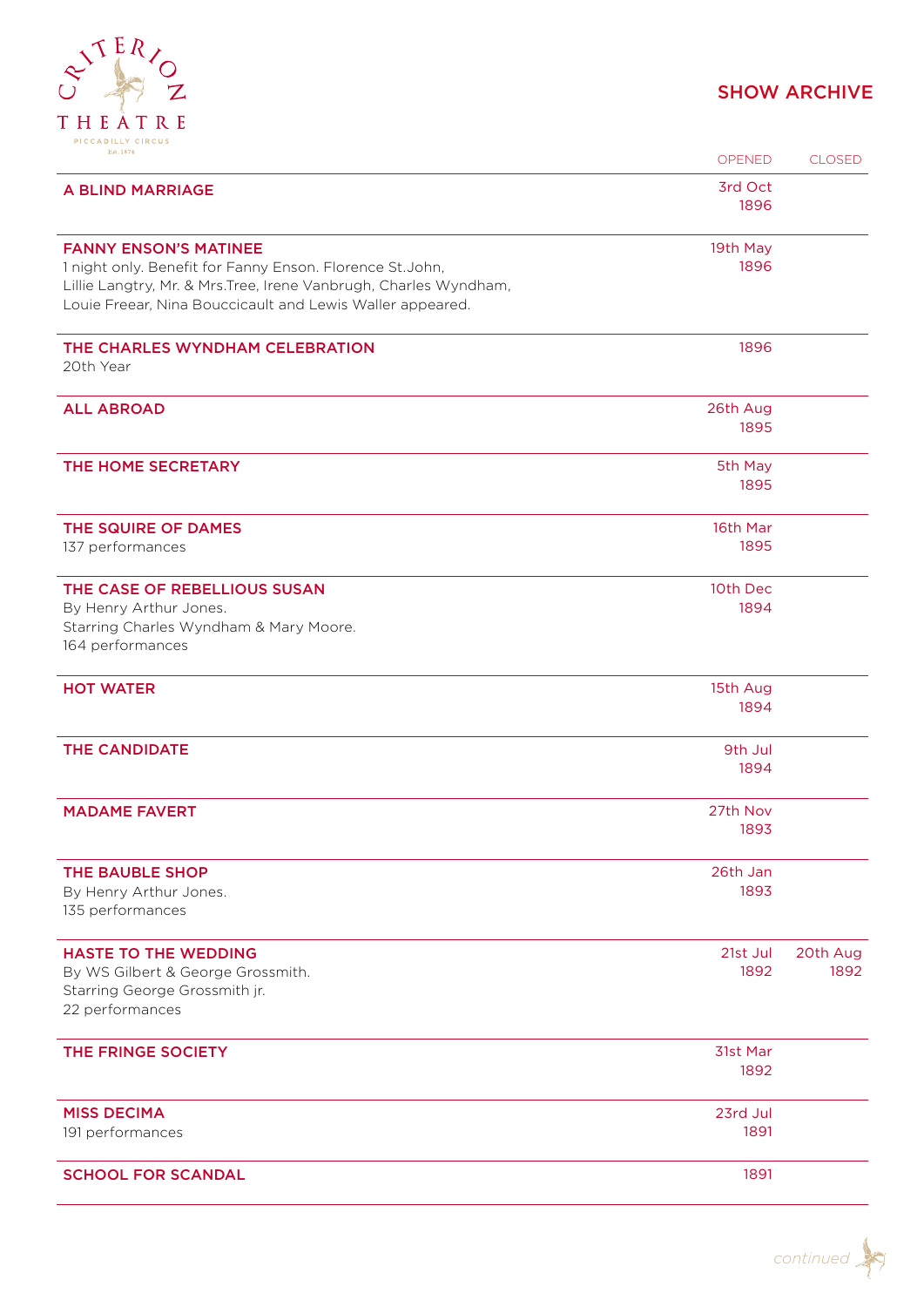

| PICCADILLI CIRCUS<br>Est. 1874                            | <b>OPENED</b> | <b>CLOSED</b> |
|-----------------------------------------------------------|---------------|---------------|
| <b>LONDON ASSURANCE</b>                                   | 27th Nov      |               |
| By Dion Boucicault. With Sir Charles Wyndham,             | 1890          |               |
| Mr Arthur Bourchier, Mrs Beere-Bernard & Miss Mary Moore. |               |               |
| <b>SHE STOOPS TO CONQUER</b><br>Revival                   | 1890          |               |
| <b>CASTE</b>                                              | 5th Oct       |               |
| By TW Robertson. Revival.<br>100 performances             | 1889          |               |
| <b>STILL WATERS RUN DEEP</b>                              | 19th Jan      |               |
| 150 performances                                          | 1889          |               |
| <b>DAVID GARRICK</b><br>Revival                           | 1889          |               |
| THE HEADLESS MAN                                          | 1889          |               |
| <b>SHE STOOPS TO CONQUER</b>                              | 1889          |               |
| <b>BRIGHTON</b>                                           | 1889          |               |
| Revival                                                   |               |               |
| <b>SOWING AND REAPING</b>                                 | 1889          |               |
| <b>WELCOME LITTLE STRANGER</b>                            | 1889          |               |
| <b>BETSY</b>                                              | 11th Aug      |               |
| Revival<br>140 performances                               | 1888          |               |
| <b>DAVID GARRICK</b>                                      | 29th Feb      |               |
| Revival                                                   | 1888          |               |
| 152 performances                                          |               |               |
| <b>TWO ROSES</b>                                          | 1887          |               |
| <b>DAVID GARRICK</b>                                      | 13th Nov      |               |
| 224 performances                                          | 1886          |               |
| THE MAN WITH THREE WIVES                                  | 23rd Jan      |               |
| By CM Rae. 118 performances                               | 1886          |               |
| <b>WILD OATS</b>                                          | 1886          |               |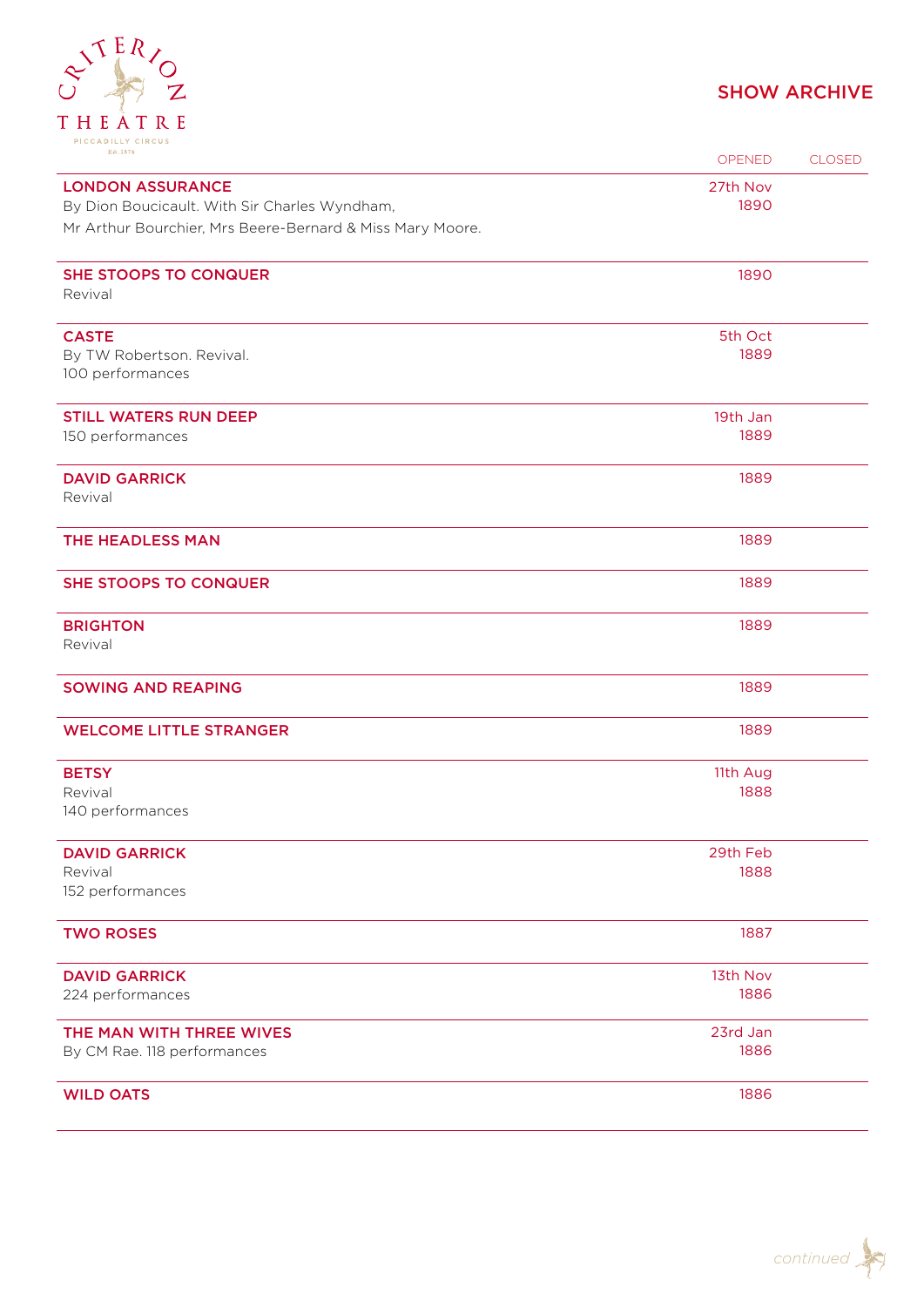

| FICCAPILLI CIRCOS<br>Est. 1874                                                                                             | OPENED           | <b>CLOSED</b> |
|----------------------------------------------------------------------------------------------------------------------------|------------------|---------------|
| THE CANDIDATE AND NAVAL ENGAGAMENTS                                                                                        | 26th Oct<br>1885 |               |
| <b>THE CANDIDATE</b><br>Revival. Starring Charles Wyndham & Mary Moore.                                                    |                  |               |
| <b>NAVAL ENGAGEMENTS</b>                                                                                                   |                  |               |
| By Charles Dance                                                                                                           |                  |               |
| <b>THE CANDIDATE</b>                                                                                                       | 22nd Nov         |               |
| 285 performances                                                                                                           | 1884             |               |
| <b>FEATHER BRAIN</b>                                                                                                       | 23rd Jun         |               |
|                                                                                                                            | 1884             |               |
| <b>BRIGHTON</b><br>Revival                                                                                                 | 1884             |               |
| <b>FOURTEEN DAYS</b>                                                                                                       | 10th Mar         |               |
| Attended by the Prince and Princess of Wales on the 13th March 1882.<br>(The Times 14th Mar 1882 p8.)<br>108 performances. | 1882             |               |
| <b>LITTLE MISS MUFFET</b>                                                                                                  | 1882             |               |
| <b>FOGGERTY'S FAIRY</b>                                                                                                    | 15th Dec         |               |
| By WS Gilbert                                                                                                              | 1881             |               |
| <b>BUTTERFLY FEVER</b>                                                                                                     | 1881             |               |
| <b>BRIGHTON</b><br>Revival                                                                                                 | 1881             |               |
| THE GREAT DIVORCE CASE<br>Revival                                                                                          | 1881             |               |
| <b>WHERE'S THE CAT</b><br>149 performances                                                                                 | 1880             |               |
| <b>BETSY</b>                                                                                                               | 6th Aug          |               |
| Revival<br>408 performances                                                                                                | 1879             |               |
| <b>TRUTH/MEG'S DIVERSION</b>                                                                                               | 8th Feb          |               |
| Truth by Bronson Howard. Starring Charles Wyndham.<br>Meg's Dversion by HT Craven. 153 performances.                       | 1879             |               |
| <b>PINK DOMINOS</b>                                                                                                        | 31st Mar         |               |
| By James Albery. 555 performances.                                                                                         | 1877             |               |
| <b>ON BAIL</b><br>By WS Gilbert                                                                                            | 12th Feb<br>1877 |               |
|                                                                                                                            |                  |               |